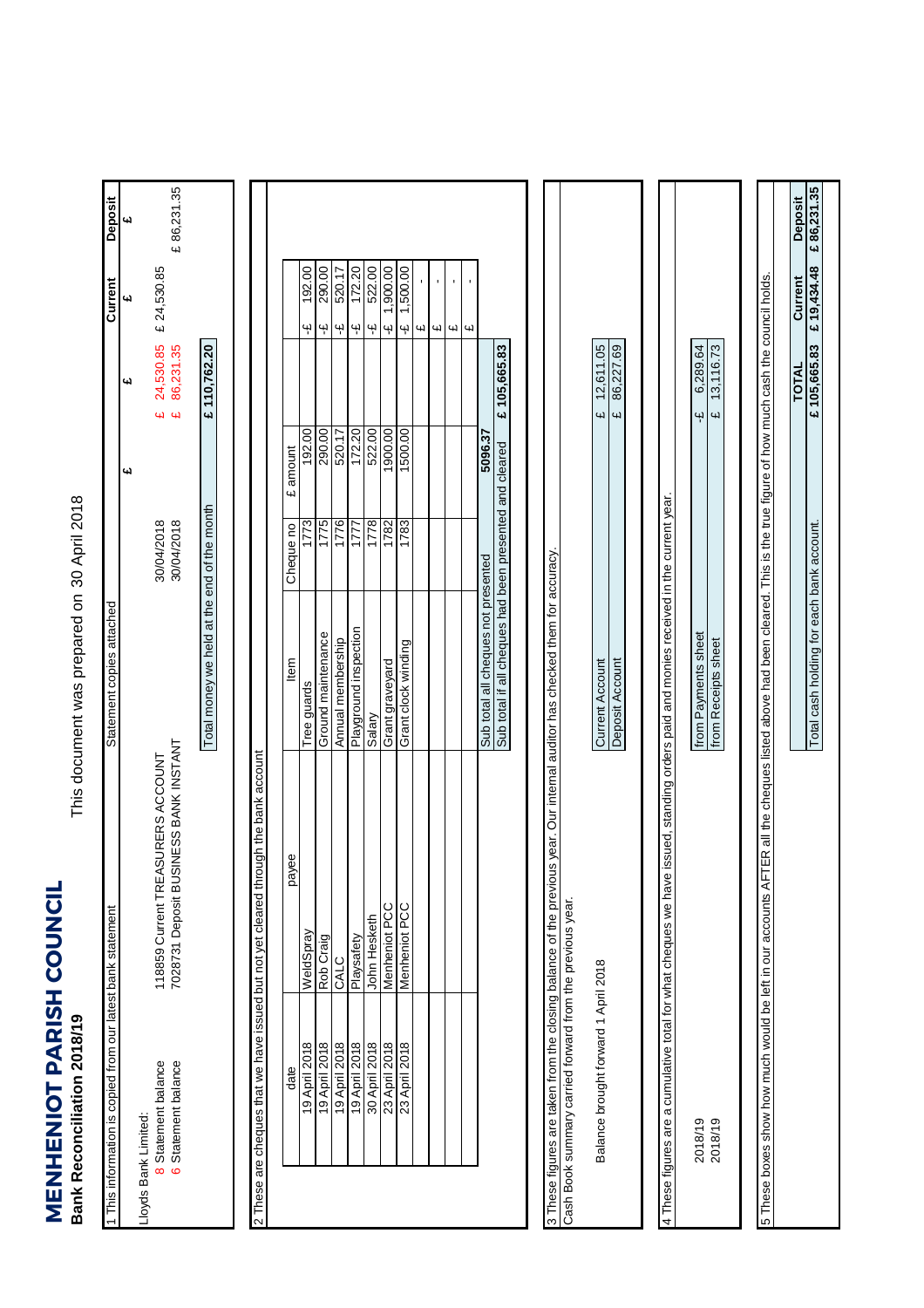

**MENHENIOT PARISH COUNCIL MR JOHN HESKETH LAMBEST COTTAGE MENHENIOT LISKEARD CORNWALL PL14 3RE** 



J3185100DISMAA0000004709001002393000

**TREASURERS ACCOUNT MENHENIOT PARISH COUNCIL** 

## **Account Summary**

Your account statement Statement sheet number: 8 Issue date: 30 April 2018 Page: 1 of 2

Write to us at: **PO Box 1000** Andover **BX1 1LT** 

Call us on: 0345 072 5555 (from UK) +44 1733 347338 (from Overseas) Visit us online: www.lloydsbank.com

Your branch: LISKEARD Sort code: 30-95-08 Account number: 00118859 BIC: LOYDGB21465 IBAN: GB28 LOYD 3095 0800 1188 59

| <b>Account Activity</b> | £13,383.05<br>£13,113.07<br>£1,965.27<br>£24,530.85 |                                               |              |             |             |
|-------------------------|-----------------------------------------------------|-----------------------------------------------|--------------|-------------|-------------|
| Date                    | Payment type                                        | <b>Details</b>                                | Paid out (£) | Paid in (£) | Balance (£) |
| 29 Mar 18               |                                                     | <b>BALANCE BROUGHT FORWARD</b>                |              |             | 13,383.05   |
| 4 Apr 18                | Cheque                                              | 001768                                        | 522.00       |             | 12,861.05   |
| 4 Apr 18                | Debit Card                                          | <b>SLCC ENTERPRISES L</b><br>CD 8010          | 147.00       |             | 12,714.05   |
| 5 Apr 18                | Cheque                                              | 001766                                        | 100.00       |             | 12,614.05   |
| 9 Apr 18                | <b>Bank Giro Credit</b>                             | <b>CORNWALL COUNCIL</b><br>000000000000111861 |              | 13,101.07   | 25,715.12   |
| 12 Apr 18               | Cheque                                              | 001765                                        | 70.00        |             | 25,645.12   |
| 12 Apr 18               | Cheque                                              | 001757                                        | 80.00        |             | 25,565.12   |
| 12 Apr 18               | Cheque                                              | 001772                                        | 120.00       |             | 25,445.12   |
| 24 Apr 18 Cheque        |                                                     | 001781                                        | 28.87        |             | 25,416.25   |
| 24 Apr 18               | <b>Direct Debit</b>                                 | <b>EDFENERGY CUST PLC</b><br>9000100000       | 61.26        |             | 25,354.99   |
| 26 Apr 18               | Cheque                                              | 001780                                        | 480.00       |             | 24,874.99   |
| 26 Apr 18               | Cheque                                              | LOYD THE PARADE LI                            |              | 12.00       | 24,886.99   |
| 27 Apr 18 Cheque        |                                                     | 001779                                        | 266.14       |             | 24,620.85   |
| 30 Apr 18 Cheque        |                                                     | 001774                                        | 90.00        |             | 24,530.85   |
| 30 Apr 18               |                                                     | <b>BALANCE CARRIED FORWARD</b>                |              |             | 24,530.85   |

M3285107C23

**bGE1090000000000** 

**Messages** 

Please note that only compensation related queries should be referred to the FSCS on the reverse of this statement. For our data privacy notice, please see: http://www.lloydsbank.com/business/privacy.asp

Lloyds Bank plc, 25 Gresham Street, London, EC2V 7HN. Registered in England and Wales no. 2065. Authorised by the Prudential Regulation Authority and regulated by the Financial Conduct Authority and the Prudential Regulation Authority under number 119278. Lloyds Bank International Limited, P O Box 160, 25 New Street, St. Helier, Jersey, JE4 8RG.